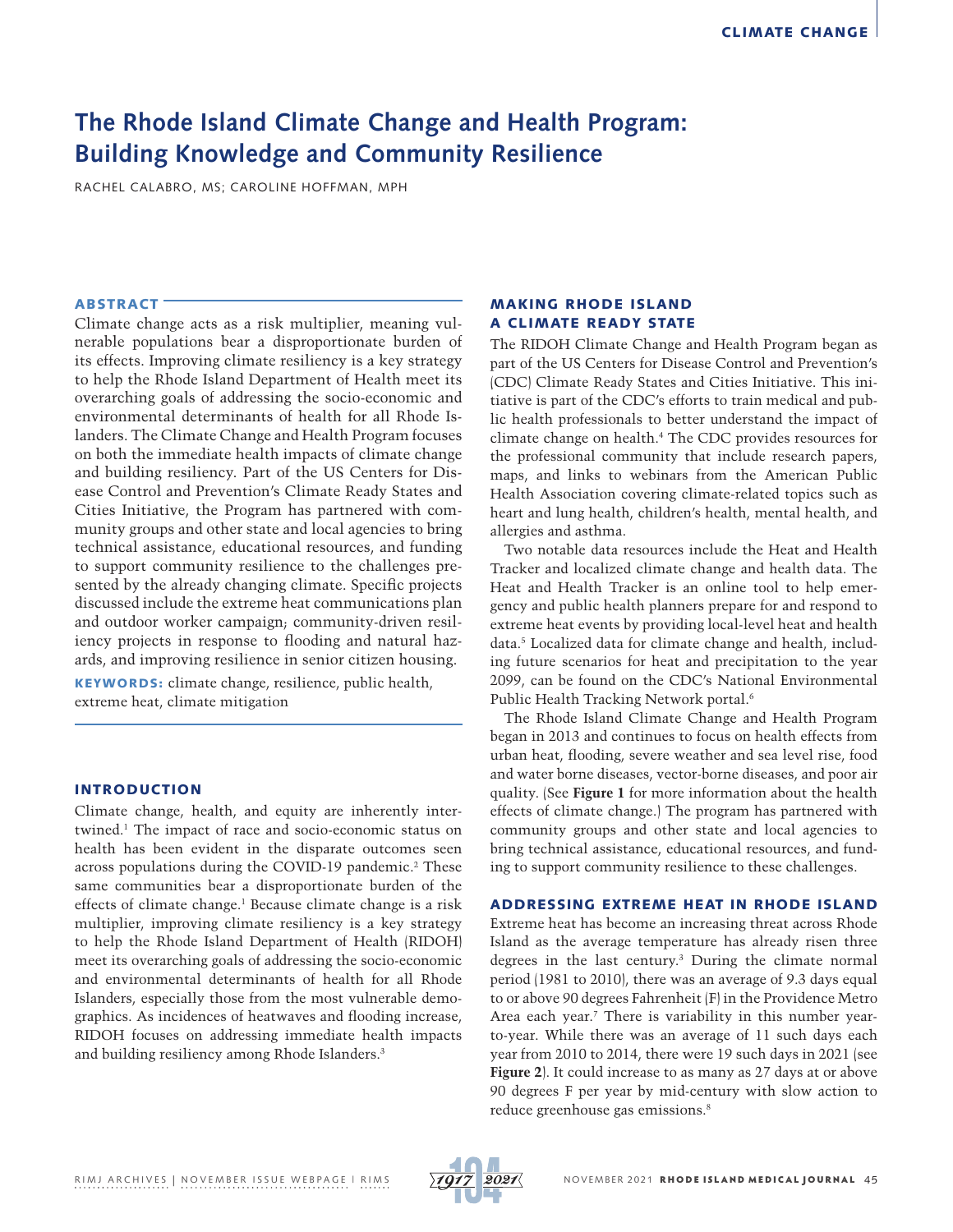**Figure 1.** Climate change causes a range of direct and indirect impacts on human health. This figure depicts the most significant climate change impacts (rising temperatures, more extreme weather, rising sea levels, and increasing carbon dioxide levels), their effect on exposures, and the subsequent health outcomes that can result from these changes. (US Centers for Disease Control and Prevention, 2021.)



**Figure 2.** In the Providence Metro Area, there are an average of five more days per year above 90 degrees than there were in 1970. (Image provided by Climate Central.)



Extreme heat events are a leading cause of weather-related injury and can result in the worsening of existing illnesses. Extreme heat can cause increases in cardiovascular events leading to hospitalization.<sup>9</sup> When Rhode Island sees multiple days of temperatures above 80 degrees F, emergency room visits begin to rise.10

Alarmingly, a recent study shows that one quarter of the US population had heat-related symptoms during the summer 2020.<sup>11</sup> This was largely due to a lack of cooling resources and the social isolation that was part of the COVID-19 pandemic. The interaction between the two

health crises expanded the scope and range of vulnerability to heat across the country. This research showed that when COVID-19 disrupted social networks, people were less able to seek comfort and suffered more from the symptoms of heat stress.

The effects of heat are not felt evenly across communities. Evidence shows that low-income communities with little tree cover and those that were formerly redlined are up to 12.6 degrees F hotter than surrounding neighborhoods.<sup>12</sup> Redlined areas are those that were coded as "high risk" by the Federal Housing Administration starting in the 1930s. Often based on race, these neighborhoods were denied government loans and services due to land use and other concerns. In Rhode Island, we see similar disparities across neighborhoods in Providence and surrounding urban areas, especially when it comes to heat and tree cover.

To create and implement more effective interventions, the neighborhoods and communities with the highest vulnerability and exposure need to be identified. Collaborating with researchers at CAPA Strategies, based at Portland State University, the Program in partnership with the Department of Environmental Management's Division of Forest Environment and American Forests mapped ambient air temperatures and humidity in Providence, Pawtucket, Central Falls, and East Providence in July 2020.13 **See Figure 3.** The results showed that many Providence neighborhoods warmed by 10 degrees F more than others, indicating substantially higher exposure to heat. Many areas also stayed warm at night, maintaining temperatures above 70 degrees F and depriving residents of critically important time for the body to recover from heat stress experienced during the day.

To combat the effects of extreme heat in Rhode Island, the Program developed a heat communications plan and outreach for specific vulnerable populations. Implementation

**Figure 3.** Modeled afternoon temperatures in Providence, Pawtucket, Central Falls, and East Providence, based on data from CAPA Strategies Heat Watch Rhode Island Program, July 29, 2020.



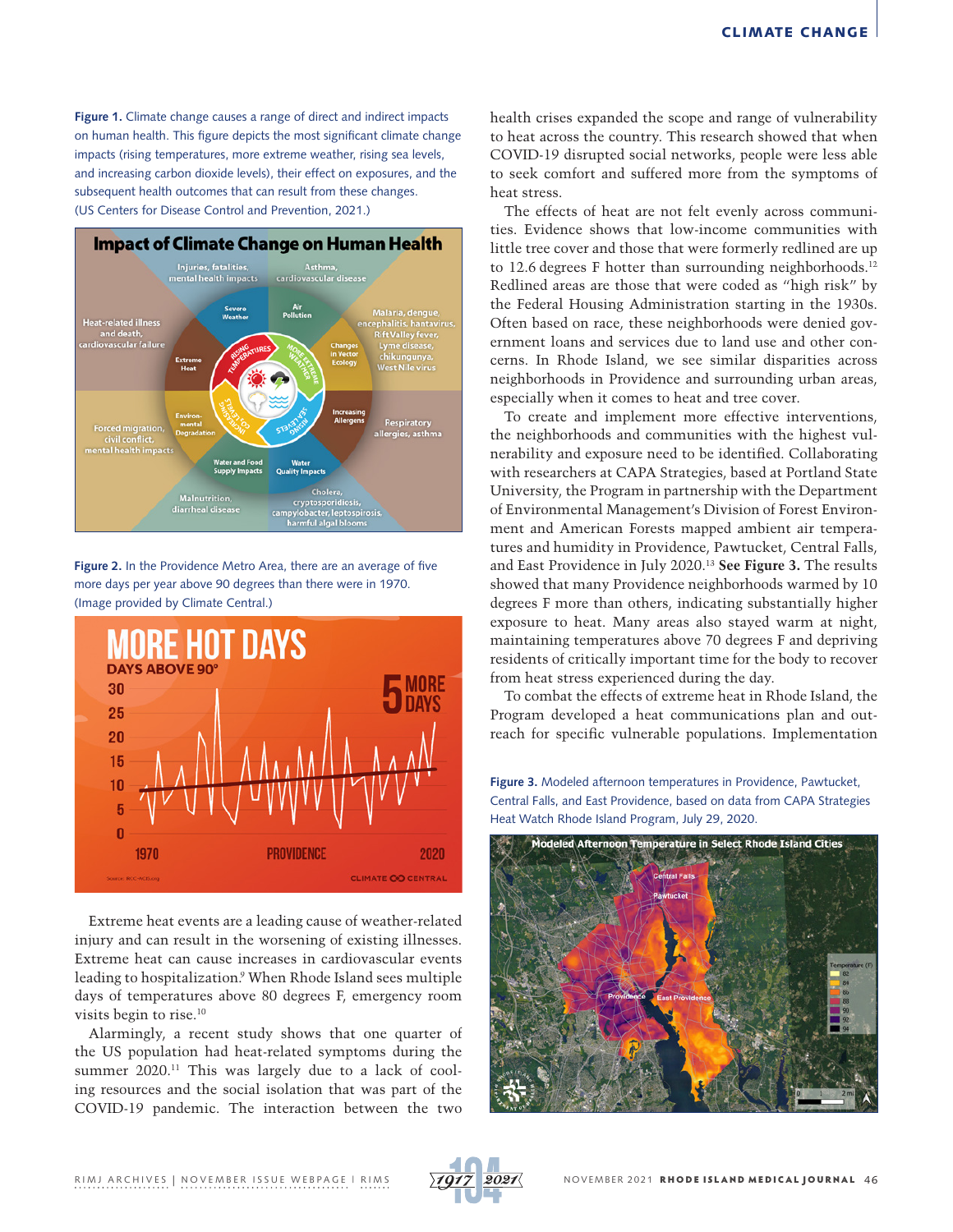of the extreme heat communications plan includes sending email notices to primary care providers before heat events and using social media to inform the public about heat safety and heat alerts issued by the National Weather Service. Other interventions have included trainings for outdoor workers about the dangers of heat exposure and a *Beat the Heat* campaign with both television and radio advertisements. Grants have been provided to local emergency management officials for portable misting stations; to the Providence Housing Authority and the Town of Barrington for educating seniors about the dangers of heat and natural disasters, and to youth groups for heat-related outreach campaigns.

### COMMUNITY-DRIVEN RESILIENCE FRAMEWORK

One way that the Program works to build overall resilience in a community is by building up program supports and social networks. These networks help to create social cohesion and places for residents to turn during an emergency.<sup>14,15</sup> It is important to empower the communities most affected by climate change to design resiliency programs that address the realities of their lived experience. One way that RIDOH builds community support is through the Health Equity Zone (HEZ) initiative. The HEZ initiative is a place-based approach that brings communities together to address systemic changes at the local level. Each HEZ identifies the unique social, economic, and environmental factors that are preventing people from being as healthy as possible.16

The Climate Change and Health Program worked with HEZs in Providence, Pawtucket, Central Falls, and Newport to support community resilience to the effects of climate change. Through community workshops, the Program helped residents assess their strengths and vulnerabilities associated with climate change and identify strategies to reduce climate hazards. After the workshops, each team surveyed their own communities to identify strategies and develop a community-led intervention.

The HEZ in the Olneyville neighborhood of Providence chose to create a film about the historic 2010 floods. (The film is available to view at: https://vimeo.com/3598 88817/6c75fdddfe). The film aims to raise awareness of the dangers presented by the increasing frequency of natural disasters. It works to transform the threat of a major disaster into a tangible reality so that residents feel a greater sense of urgency regarding emergency preparation. The film was screened at multiple events and will continue to be used in schools and with community groups.

## BUILDING RESILIENCE IN RESPONSE TO NATURAL GAS OUTAGE

During a gas outage in January 2019, National Grid was forced to shut down a portion of its gas distribution system to over 7,000 customers in Newport for more than one week. Evacuations forced people from their homes, and information was limited and inconsistent. This led to a feeling within the community that their needs were not being met by the established emergency management procedures and was fueled by underlying inequities that are often revealed in times of crisis.

During this time, the Newport HEZ became an important part of the effort to share information and reach vulnerable community members. The HEZ leaders realized that there was not a well-defined emergency response plan, nor was there the capacity locally to carry a plan out.

After the event, community conversations about climate change provided opportunities for residents to receive disaster-preparedness training and supplies and to establish relationships with public officials. Creating connections between agencies, officials, and communities increased cohesion and will hopefully lead, both directly and indirectly, to better health outcomes by ensuring that local needs are addressed and plans are in place before disaster strikes.

# EMPOWERING COMMUNITY PARTNERS FOR RESILIENT CLIMATE MITIGATION

In Pawtucket and Central Falls, the nonprofit group Groundwork RI partnered with Southside Community Land Trust and Farm Fresh RI's Harvest Kitchen for a six-week summer youth program. These community partners employed and trained 24 youth on how to grow, process, and cook their own local produce. The youth also worked to engage residents and gather data regarding resilient climate mitigation strategies. By the end of the summer, they completed 25 green home assessments, planted 21 trees at Baldwin Elementary school in Pawtucket, installed nine raised garden beds at resident homes, and collaborated with the City of Pawtucket to install and deliver seven residential rain barrels to reduce flooding and utility bills.

# IMPROVING EXTREME WEATHER RESILIENCY IN SENIOR HOUSING

Older adults are vulnerable to extreme weather because they often have limited mobility and must shelter in place. This is especially true for those who live in independent senior housing or assisted living. To help make these spaces more resilient to natural disasters and other emergencies such as power loss, the Program partnered with the Yale New Haven Health System Center for Emergency Preparedness and Disaster Response to support long-term care, assisted living, and independent living senior housing facilities in preparing for climate-related disasters through energy resiliency audits and the development of all-hazards emergency plans that emphasize sheltering in place. These important emergency preparedness actions reduce risk to senior citizens